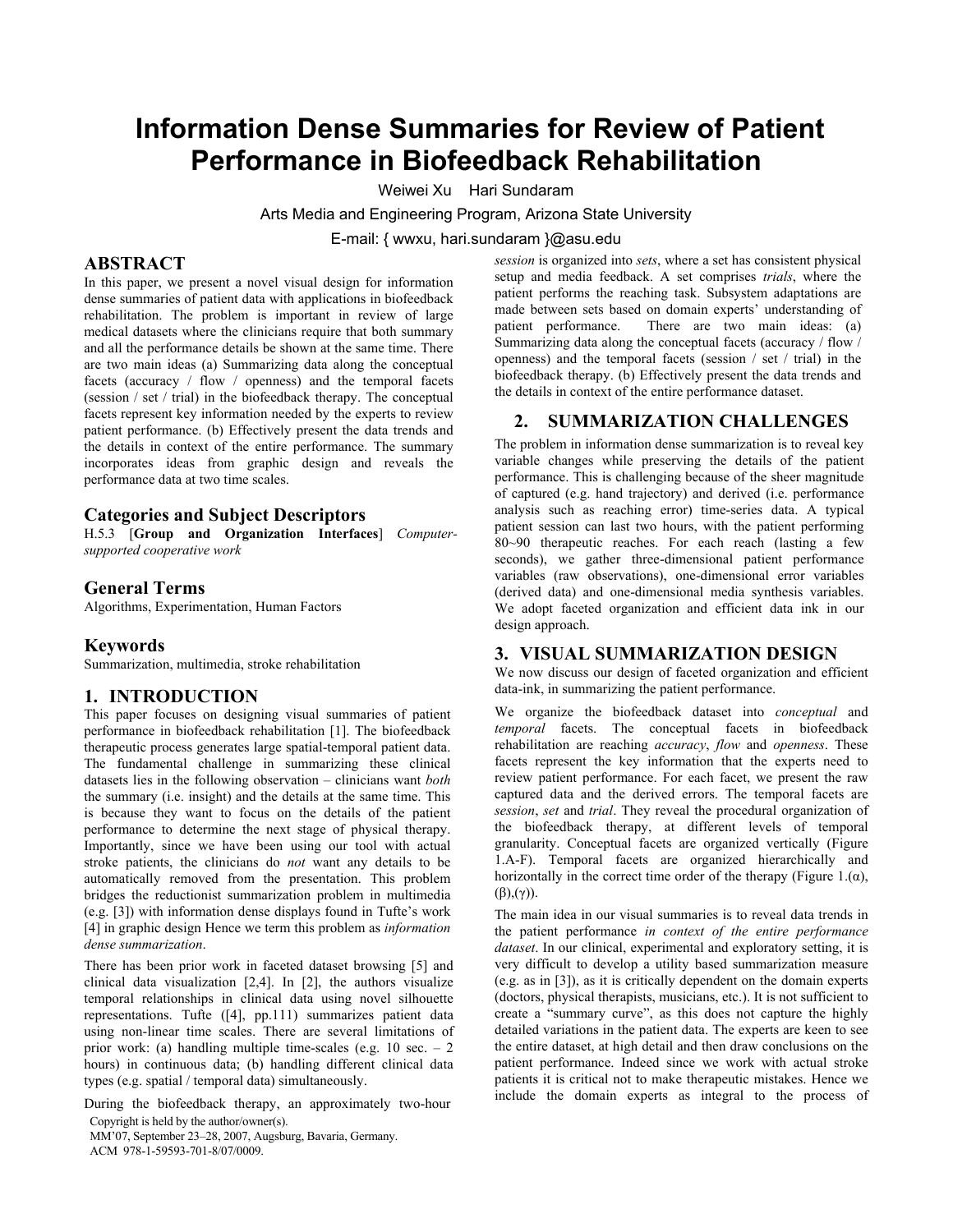

determining insights from the data and focus on developing effective data presentation techniques that help reveal data trends. realized using Piccolo.NET. **Figure 1** Screenshots of the visual summarizations that reveal key ideas in our design: *faceted organization and efficient data-ink.*

Our visual design is strongly motivated by Tufte's principles of designing statistical graphics on print media [5]. To overcome the low information density on electronic displays (72dpi vs. 1200) dpi for print), we must take advantage of their interactivity, to reveal details on demand. Importantly, the clinician time for data review is limited. Therefore we must design efficient data-ink, to reveal important data trends and details while avoid overwhelming the reviewers.

The faceted organization reveals data trends within a conceptual facet and enables efficient data comparison across temporal facets. Each temporal facet has a different data summarization / presentation design. At the set level, we have designed both a collapsed overview and an expanded detailed view of the set. On the collapsed overview, trials are aggregated with increasing transparencies in time order (Figure 1. $(\beta)$ -(a),(c),(e)). The aggregated contours of hand trajectory / velocity curve / joint synchrony immediately summarize the spatial and temporal stylization in patient performance within a set. We reveal the subtle, dynamic correlations of the derived errors in the river of errors, allowing for comparison of errors over the set. (Figure 1.(β)-(d)). On the expanded detailed view, we use small multiples to allow for inter-trial comparisons (Figure 1.(γ)-(a),(c),(e)). Horizontal lengths on the expanded view are proportional to the actual time (i.e. trial duration / break), revealing the temporal stylization in patient performance, and highlighting any anomalies within a set. Within a set we show errors as numeric graphs – numbers themselves are used to mark data points, to help reviewers focus on the data ((Figure 1.(γ)-(b),(d),(f)). At the trial level, different trial segments (reaching, grasping, and returning) are colored with decreasing transparency, to reveal trial level segmentation (Figure 1.(γ)-(a),(c),(e)). We use primary RGB colors to highlight trials with critical errors, and show the error across all conceptual facets (Figure 1.(γ)).

Details are revealed on demand through user interactions. Doubleclicking the collapsed overview of a set will expand it into an expanded detailed view (*semantic zooming*). Our application is

# **4. DEMONSTRATION SETUP**

We will demonstrate the visual summary of patient performance from a typical patient session. The demo application will load the entire patient session data from our SQL Server database. It will present the set-level summaries on the collapsed overviews and the set / trial-level details on the expanded detailed view.

On the application, we will illustrate our design of: (a) faceted organization in both conceptual and temporal dimensions of the biofeedback therapy; (b) efficient data-ink that can reveal details and data trends in patient performance at different summary levels. We will demonstrate the user interactions with the application, i.e. pan, semantic zooming, graphical zooming and details on demand. In order to provide context of the biofeedback therapy, we will also prepare sample audio / video clips for play.

## **5. REFERENCES**

- [1] Y. CHEN, H. HUANG*, et al.* (2006). *The design of a realtime, multimodal biofeedback system for stroke patient rehabilitation*, Proc. of ACM multimedia 2006, 763-772, Santa Barbara, CA, USA.
- [2] C. PLAISANT, B. MILASH*, et al.* (1996). *LifeLines: visualizing personal histories*. Proceedings of the SIGCHI conference on Human factors in computing systems: common ground(eds). Vancouver, British Columbia, Canada, ACM Press**:** 221-ff.
- [3] H. SUNDARAM, L. XIE*, et al.* (2002). *A utility framework for the automatic generation of audio-visual skims*, ACM Multimedia 2002, ACM Press, 189-198, Dec. 2002, Juanles-Pins, France.
- [4] E. R. TUFTE (2003, c1997). Visual explanations : images and quantities, evidence and narrative. Graphics Press Cheshire, Connecticut.
- [5] K.-P. YEE, K. SWEARINGEN*, et al.* (2003). *Faceted metadata for image search and browsing*. Proceedings of the SIGCHI